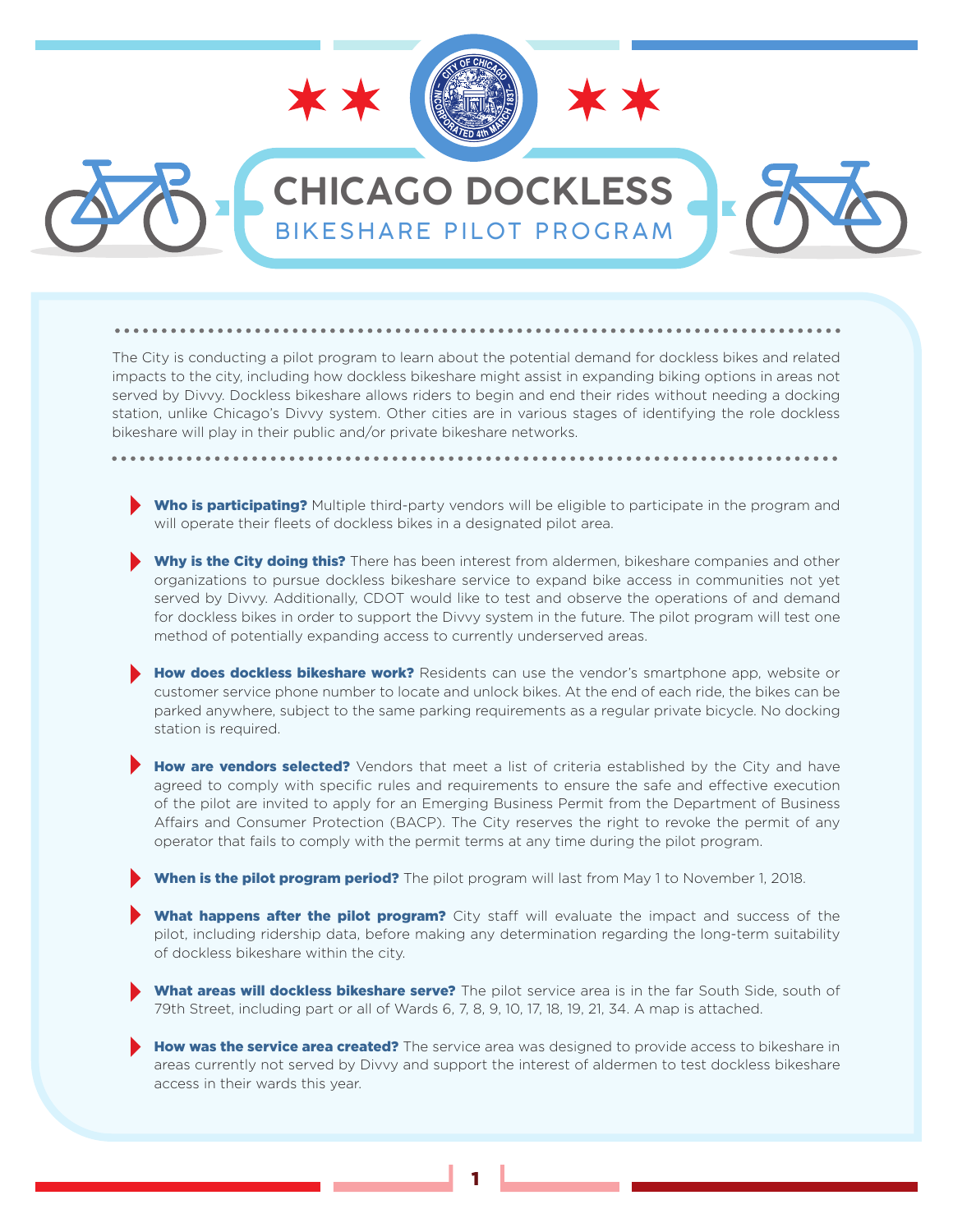- What about bike racks in this area? CDOT will be supporting the installation of supplemental bike racks throughout the service area to lessen the impacts that the dockless pilot has on residents' ability to find parking for their own private bikes.
- Where will bikes be located and parked? Dockless bikes will be located throughout the pilot area, residents can locate the bikes via vendors' smart phone apps, websites, and via phone with customer service agents. Dockless bikes will be subject to the same parking requirements as regular private bicycles. In the event that bikes are parked improperly, vendors will be required to remedy any reported incident within 2 hours, at their own cost.

What are the parking requirements for dockless bikes, and for private bikes in Chicago? Approved bike parking locations include: designated public bike racks and corrals, covered bike parking shelters, retired Chicago parking meters, and street signs. If bikes are locked to a street sign, it must be positioned parallel to the sidewalk or roadway so as to prevent blockages on roadways and sidewalks.

What if there are issues with errant or improperly parked bikes? Members of the public are encouraged to call vendors directly with any issues they experience or see. All bicycles will display easily visible contact information, including toll-free phone number with 24/7 customer support hotline. Vendors are required to remedy any bikes that are not parked lawfully or in accordance with the conditions attached to the issuance of the emerging business permit within 2 hours of the report, 24 hours a day, 7 days a week. See "Enforcement Procedures" below for more information.

Can residents without smart phones access dockless bikes? Yes, each dockless vendor is required to provide access to their system without a smart phone. Residents can learn more at each vendor's website or customer service phone number.

Can residents without credit or debit cards access dockless bikes? Yes, each dockless vendor is required to provide cash based payment options. Residents can learn more at each vendor's website or customer service phone number.



**Operations and Maintenance** - Any bikes that are parked outside the pilot area within the City of Chicago must be locked down and retrieved by the vendor within 2 hours and may not be rented by a customer until returned to the pilot area. Vendors are required to remedy any bikes that are not parked lawfully or in accordance with the conditions attached to the issuance of the emerging business permit within 2 hours of the report, 24 hours a day, 7 days a week. The City has the right to remove any and all such bikes that are not remedied in accordance with the provisions outlined in this permit and pass the costs of doing so on to the vendor. All vendors shall conduct bicycle maintenance on each bicycle in their fleet at least once per a calendar month.

Fleet Size and Parking - Vendors are permitted to include a maximum of 250 bikes in their fleet at any given time during the pilot period -- and only 50 bikes of the total can be wheel-lock bikes. Wheel-lock bikes may only be operated until July 1st, 2018. Starting July 1st, vendor must provide a fleet of dockless bikes that have lock-to technology only, which requires that the bikes be locked to a fixed object to end a rental trip. From May 1st to June 30th, any vendor participating in the pilot program may utilize up to 50 wheel-lock technology bikes, with the requirement that further participation in the pilot program from July 1st to November 1st must guarantee lock-to technology only or cease operations in the City of Chicago.